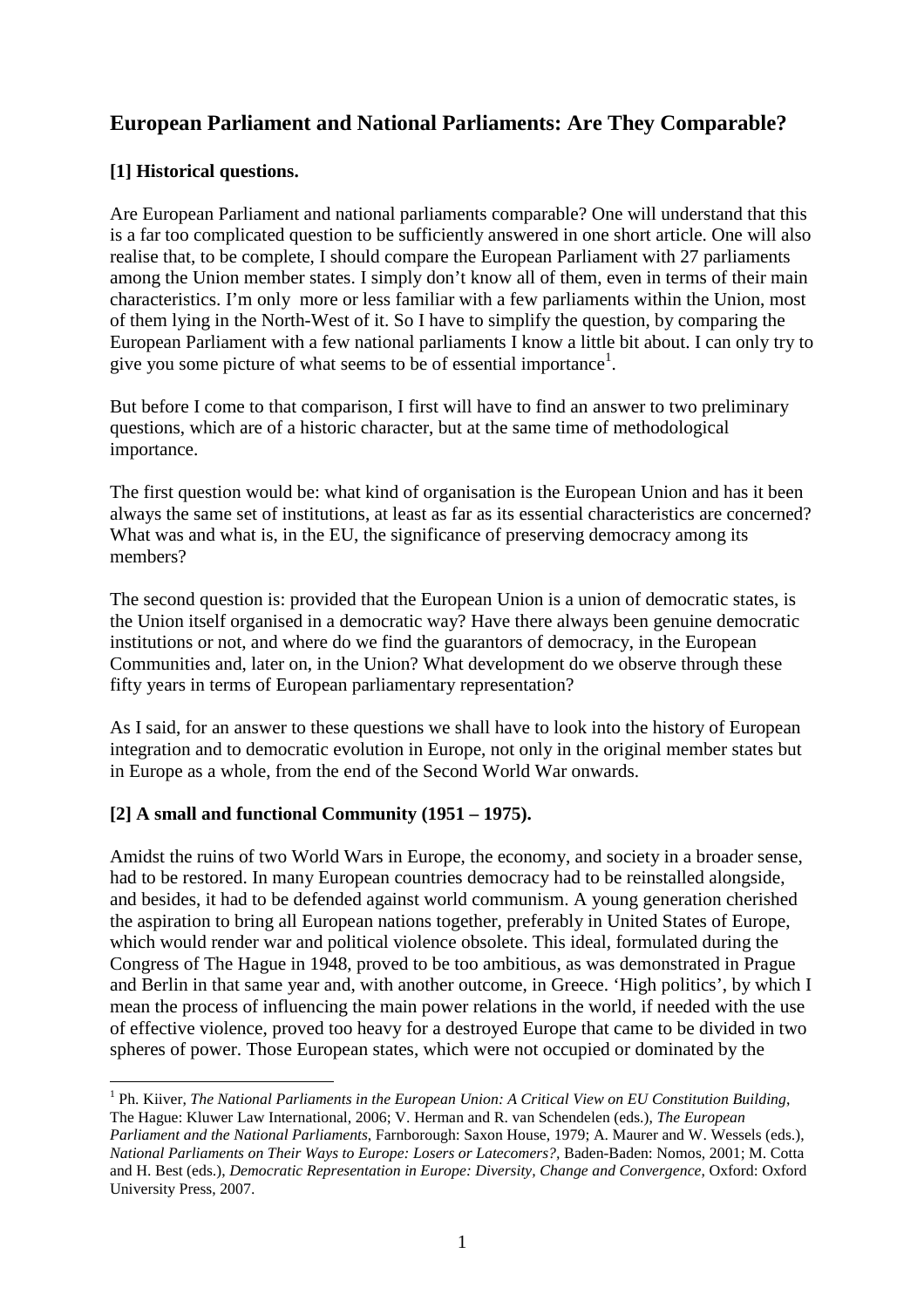Soviet Union, needed the military and economic support of the USA to stay themselves free from communist hegemony and to be able to restore and develop their economies. Not the European Council would be the most important organisation of political cooperation, but two organisations, in which the US were leader and partner at the same time, NATO and the OEEC (now OECD).

Europe had to look for more modest instruments of independent integration. Under the leadership of France and West-Germany, and inspired by Jean Monnet, the European Coal and Steel Community (ECSC) was founded in 1951. Production and distribution of the essential materials of industrial production of that time were consciously withdrawn from national authority and transferred to a 'High Authority', independent from the participating states, France, West-Germany, Italy and the Benelux. The United Kingdom preferred not to take part<sup>2</sup>.

What happened was, that the founders of European integration did not choose for a comprehensive method of integration but for a limited purpose, a limited membership, and a functional approach, for an incremental route to a far away ideal which was nevertheless maintained: a federal Europe. Organising peace in Europe started with the choice for 'Low Politics', the day to day work on building prosperity and social security, in only one primary sector of the economy.

The next project of functional integration, now tried out in the field of 'high politics', the integration of the military – with the defence of West-Germany and France as its nucleus was doomed to fail, because of the refusal of the French parliament to accept the European Defence Community, in 1954. 'High Politics', with the inclusion of German rearmament, was to be left for an indeterminate amount of time to more globally organised cooperation such as NATO. European integration had not only to follow a functional path but also to limit itself to 'Low Politics'.

Limited and functional integration can do without intensive parliamentary control. It is sufficient to have a consultative assembly to involve parliamentarians in the member states, like has been the case in the Council of Europe and in NATO. The main common decisions were to be made in a depoliticised institution like the 'High Authority' in the Coal and Steel Community and an even more modest institution, called European Commission, within the European Economic Community, that started in 1958. EEC and Euratom were new steps on this incremental and functional road, staying within the limits of 'Low Politics', but never did the founders forget what it was all about: not only to create a common market but also to build eventually a federation.

In this process a parliament was not installed to be a critical and controlling institution in the first place, but as a centre of support and idealistic action. Parliamentarians came together in Strasbourg, but they were at the same time the main supporters of European integration in their own respective parliaments. That may not precisely be what parliaments are for, but in those early years the indirectly elected European Parliament did what it was made for, not without success<sup>3</sup>.

<sup>2</sup> D. Dinan, *Europe Recast: A History of the European Union*, Basingstoke: Palgrave MacMillan, 2004; Neill Nugent, *The Government and Politics of the European Union*, Basingstoke: Palgrave Macmillan, 2006 (6th ed.).

 $3 \text{ R}$ . Corbett, F. Jacobs and M. Shackleton, *The European Parliament*, London: John Harper, 2005 (6<sup>th</sup> ed.).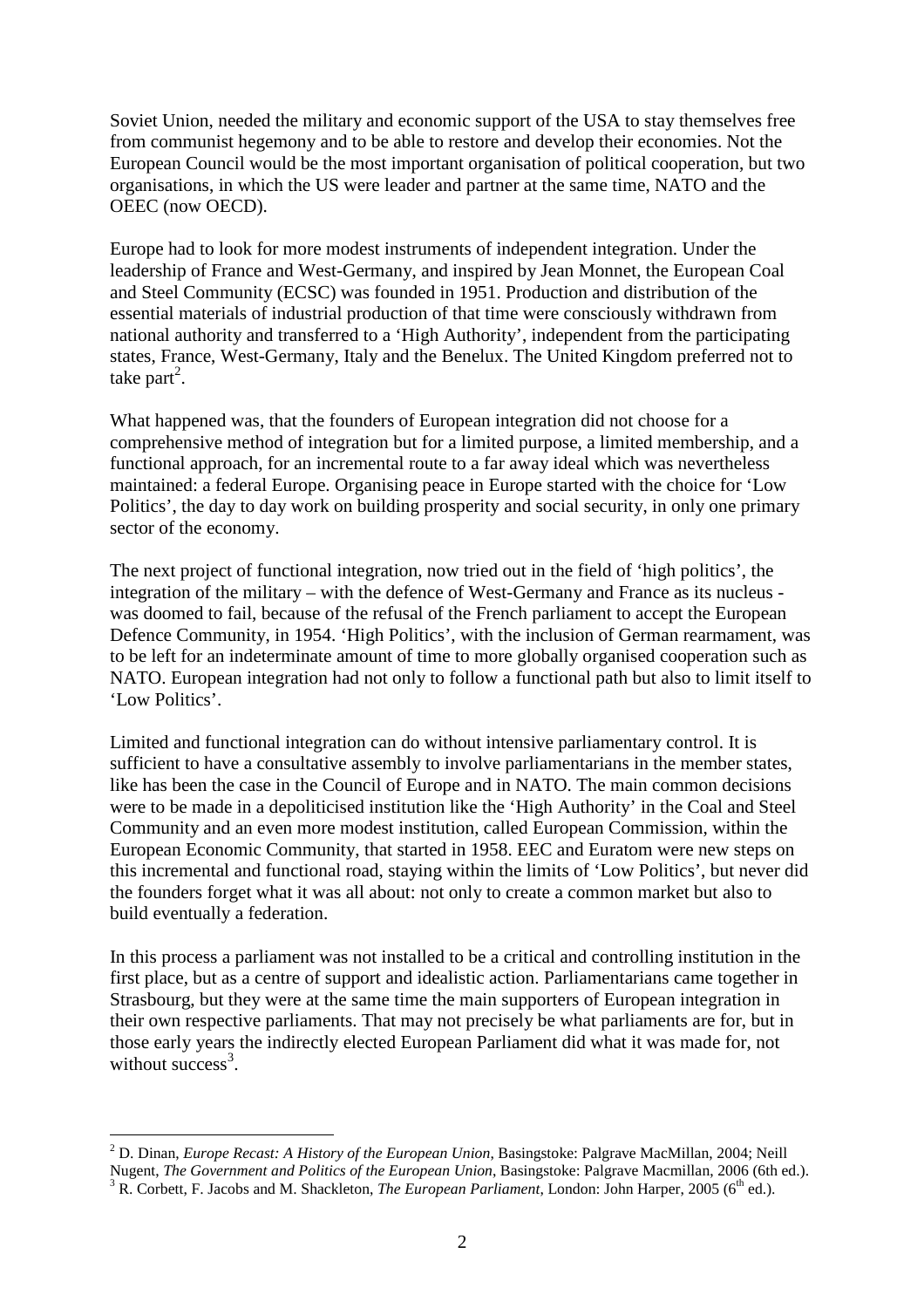#### **[3] Sceptical new members and a directly elected Parliament (1975 – 1985).**

The old ambition, at least of the Benelux, to see Britain join the Community succeeded, after many difficulties, in 1974. That was maybe a blessing for the development of a common market, but it went to the detriment of old ideals about a European federation. The UK but also the other two new members, Ireland and Denmark, were less inclined to supranational cooperation than the six founders of the Community. (The three new members of the eighties, Greece, Spain and Portugal would be more constructive.) The net effect of the enlargement, together with a long period of economic stagnation in the seventies, was stagnation of the European integration process. The same stagnation could be seen in the European institutions. Only the Court in Luxembourg continued to do its job, with important effects on the economic integration<sup>4</sup>.

Most members succeeded to convince the British leaders that it was about time to give effect to art. 138 of the EEC-Treaty and to organise direct elections for the European Parliament. The first election took place in 1979 in the nine member states. This election didn't mean an immediate reinforcement of European ideals in political integration. Parliament had to limit its influence within procedures of 'consultation' and 'cooperation' without real parliamentary power. But it proved inventive enough to make use of the instruments, which in 'real parliaments' are the prerogative of the opposition: time and argument<sup>5</sup>.

Gradually the new Parliament would increase its influence and would force the other institutions, the European Council in particular, to extend its powers. A second reason for extending the power of the European Parliament was the gradual broadening of policy areas the Commission had proceeded upon. In spite of opposition from some member states a dynamic of harmonisation and integration was getting its own speed and was reinforcing itself, so that the Commission grew in power and in reach. It is, what Moravcsik eventually would conclude in 1995: "*(I)ntergovernmental demand* for policy ideas, not the *supranational supply* of these ideas, is the fundamental exogenous factor driving integration. To a very large extent, the demand for co-operative policies creates its own supply"<sup>6</sup>. That may explain, why British and Danes did no less than other members to deepen the integration process.

The European Parliament, now an institution in its own right and with only a few dual mandates, could further develop into a watchdog of integrationist policies and a symbol of the old federalist ideal. It strengthened the idea of a multilevel government system in Europe, each with its own, independent authority. But, this way it organised its own isolation from the national parliaments in the Community, and in some countries it even got isolated more and more from its constituencies. A parliament can, at least temporarily, behave like an action group, but in the long run it has to show real political majorities and political antagonism; it

<sup>&</sup>lt;sup>4</sup> H. Rasmussen, *On Law and Policy in the European Court of Justice*, Dordrecht: Martinus Nijhoff, 1986; J.H.H. Weiler, A Quiet Revolution: The European Court of Justice and the Interlocutors, in: *Comparative Political Studies*, 26 (4), 1994, 510 – 534.

<sup>5</sup> A. King, Modes of Executive-Legislative Relations: Great Britain, France and West-Germany, in: *Legislative Studies Quaterly*, 1, 1976, 11 – 36.

<sup>6</sup> A. Moravcsik, Liberal Intergovernmentalism and Integration: A Rejoinder, in: *Journal of Common Market Studies*, 33 (4), 1995, 618 (Italics in original).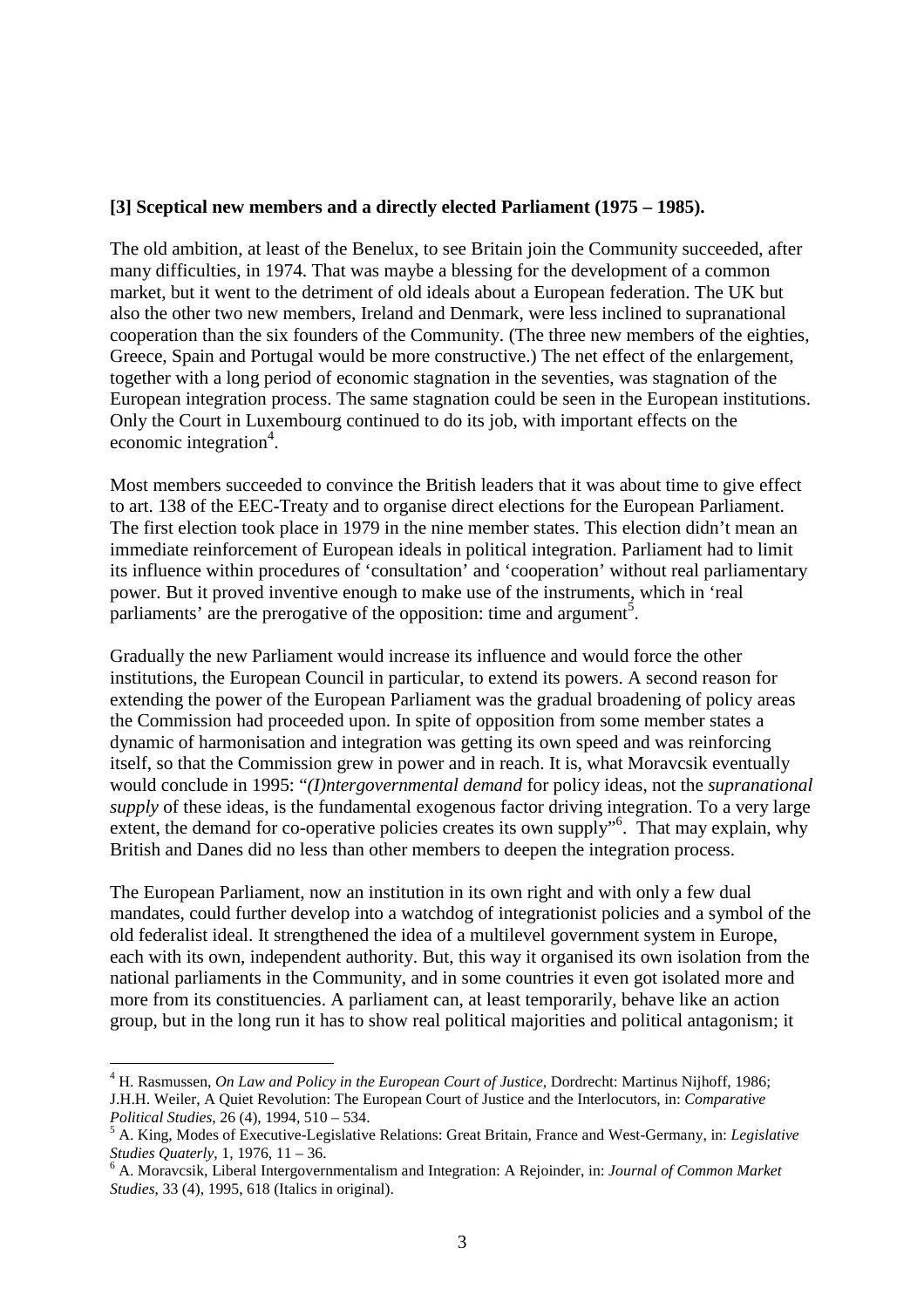must be able to call the executive effectively to account; it has to have a decisive influence on legislation.

Those were my questions at the time the EP was directly elected for the first time<sup>7</sup>. What I didn't realise in 1979, was that the European Parliament might be relatively weak in these traditional areas of parliamentary activity, but that it proved to be strong in its critical look towards democratic development in the member-states or, at a later stage, accession-states. Parliament developed into a real political force in that area, even without any formal power.

It is my conviction that the accession of Greece in 1981has been a major turning point. From 1974 onwards Greece, which itself had restored parliamentary democracy after seven years of military dictatorship, asked for membership of the EEC. The Commission refused to accept and to start negotiations. The European Parliament, joined by most of the member states, forced the Commission to start the accession procedure, although the Greek economy probably wasn't strong enough at that time to join the Community. Greek membership would support Greek politicians and the population on their way to democracy<sup>8</sup>.

The Greek accession showed that the European Communities were more than an institution to further a common market and economic growth. Europeans realised that the Greek accession was "a moral duty"<sup>9</sup> and that Europe is a community of values. Gradually the Community got less interested in what it would be in the end and united on what it already was: a set of regulations and institutions with the task to protect democracy, the rule of law and economic freedom within its territory. The accession of Greece made room, maybe unconsciously, for a way of thinking about the European Community, which made it fit for the enlargement, first with Spain and Portugal (1985) and more recently with the eight (and by now ten) countries of Central and Eastern Europe, after the fall of the Berlin Wall. Their membership could be seen, not without good reasons, as a major economic risk, but what counted primarily was the question of 'moral duty'. The persistence of Greece's demand for membership has been , in hindsight, of major importance.

### **[4] European revival and the question of institutional democracy (1985 – 2005).**

The second half of the eighties showed a revival of the integration process and especially of further steps toward a common market, among other things thanks to the leadership of the Commission, under the presidency of the Frenchman, Jacques Delors. It led not only to the Single European Act (1985) but it also paved the way for the single currency and the Treaty of Maastricht  $(1992)^{10}$ .

What is seldom mentioned in reference to the SEA, the Maastricht Treaty and also the Treaty of Amsterdam (1996) is, that in these treaties major steps have been set to democratise the institutions of the European Union, as it is called now. The European Council was indeed written into the EU Treaty, but at the same time the position of the Commission and, more importantly, the authority of the Parliament was reinforced. Its position as legislator was approved by substituting cooperation procedures by 'codecision' and an effective veto. Also its influence on appointment and composition of the Commission got stronger, although the

<sup>7</sup> J.Th.J. van den Berg, Toch maar gaan stemmen donderdag, in: *NRC-Handelsblad*, 2. June 1979.

<sup>8</sup> Nugent, *Government and Politics of EU*, 29 – 30.

<sup>9</sup> Nugent, *Government and Politics of EU*, 69 – 70.

<sup>&</sup>lt;sup>10</sup> C.Church ans D. Phinnemore, *The Penguin Guide to the European Treaties: From Rome to Maastricht*, *Amsterdam*, *Nice and Beyond*, London: Penguin, 2002.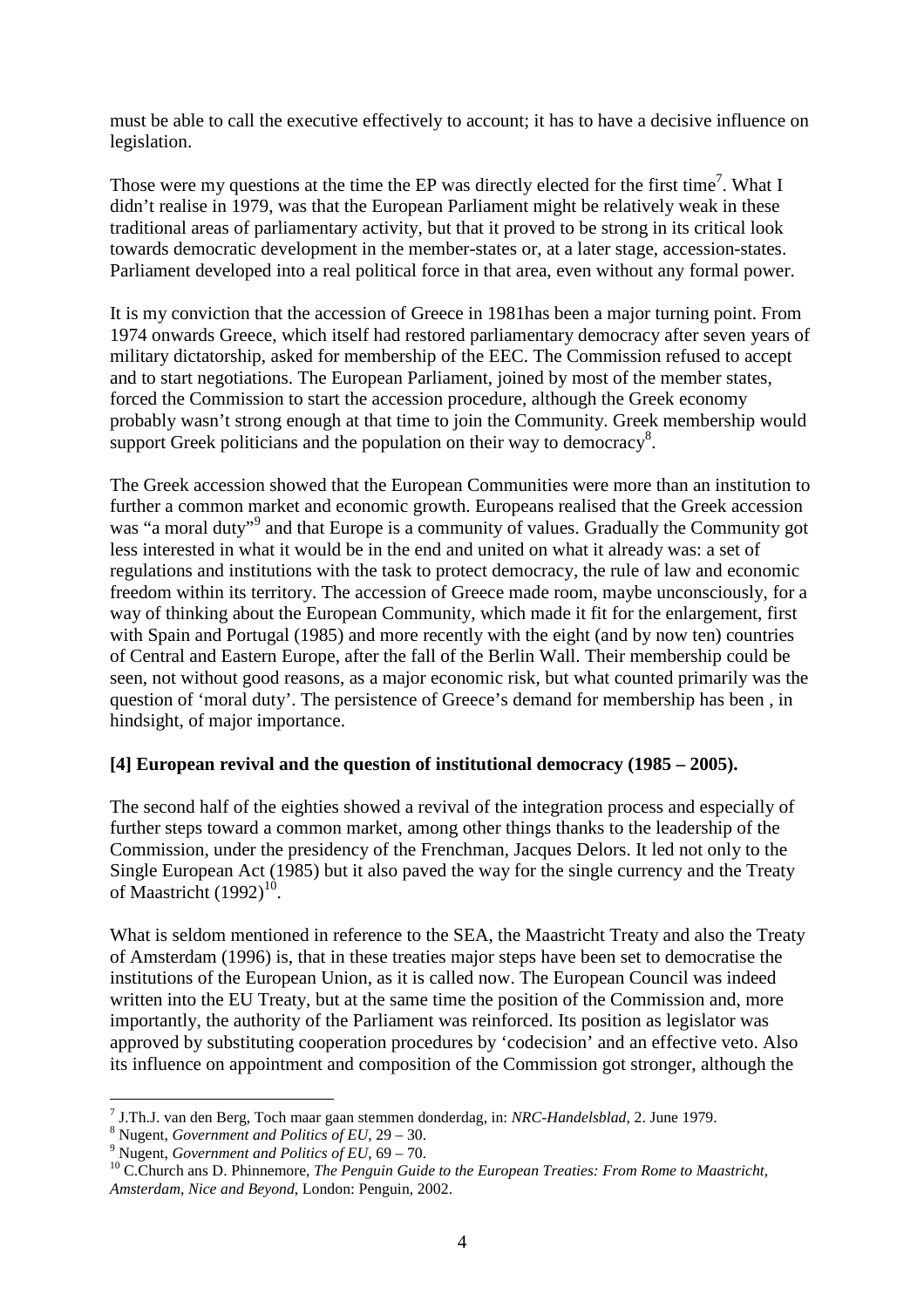Parliament reinforced its position itself by taking advantage of the weak operating of Delors' successor, Jacques Santer and his Commission<sup>11</sup>.

Another area of activity in which the European Parliament took its role was the accession of the Central and Eastern European states. (By the way: the EP played a major role also in the preparation of Turkey's future accession.) It did so in forcing the Commission and the accession-states themselves to take much more care about implementing the so called 'Copenhagen criteria', which were originally brought in by the French Prime Minister, Edouard Balladur, during the European Council meeting in Copenhagen, in 1994. Parliament proved to be an effective watchdog, and a better one than the Commission, of democratic criteria for accession, but now doing its job differently than when the accession of Greece was on the agenda. Now accession-states were pushed back into the waiting room, like Slovakia first and Romania later, because of their lacking to maintain the rule of law, fighting against corruption and stimulating democracy<sup>12</sup>. More than the *acquis communautaire* and the economic performance, European Parliament found the development of integrity, democracy and the rule of law in the Union of prime importance.

The European Union began to develop two faces. The most well known face is that of the primarily technocratic, functional organisation of the early years, concentrating on the economy, but gradually expanding its work towards other political areas. In as far as it had a real political face, it was more and more a neo-liberal face, where competitiveness and open market were at the forefront. In organisational terms the most successful formula was to make new important institutions as depoliticised as possible, as was originally done in founding the High Authority of the Coal and Steel Community and the European Commission itself. It now was continued with the establishment of 'non-political' European Agencies and, last but not least, the independent European Central Bank in Frankfurt<sup>13</sup>.

The second face was established by the European Parliament: the face of 'Low Politics', making for a union of well-rooted democracies in the whole of Europe, especially after the meltdown of communism, and giving an excellent example of a new organisation of peace, not enforced by military arms or military threat, but by stimulating and supporting the growth of democracy and the rule of law alongside economic freedom and a perspective of growing prosperity.

This new role is quite another one than that of an institution striving for a federalist state, although several politicians in the EP and in the member states have persisted in their federal aspirations. Real federalists cannot sleep well at night, without Europe taking part in "High Politics". They cannot accept staying passive, if problems of war and violence are to be met. One can understand that, in particular when such problems manifest themselves within European territory, like in former Yugoslavia during the nineties: indeed a tragic European failure. The question at stake is if and how the European Union will be able, without developing into a federation, to participate effectively in the world's 'High Politics' and be

<sup>&</sup>lt;sup>11</sup> Committee of Independent Experts, *First Report on Allegations Regarding Fraud, Mismanagement and Nepotism in the European Commission*, Brussels: European Parliament, 15. March 1999.

<sup>12</sup> A.P. Oostlander, *Leven in de droom van gisteren*, Franeker: Wever, 2002. (*Living in Yesterday's Dream* are the political memoirs of the Dutch christian-democratic MEP, Arie Oostlander.)

<sup>13</sup> P. Taylor, *The European Union in the 1990's*, Oxford: Oxford University Press, 1996; M.G. Schmidt, The Consociational State: Hypotheses Regarding the Political Structure and the Potential for Democratization of the European Union, in: J. Steiner and Th. Ertmann (eds.), *Consociationalism and Corporatism in Western Europe.* Special Issue of *Acta Politica*, 37, 2002; O. Costa and P. Magnette, The European Union as a Consociation: A Methodological Assessment, in: *West-European Politics*, 23 (3), 2003, 1 – 18.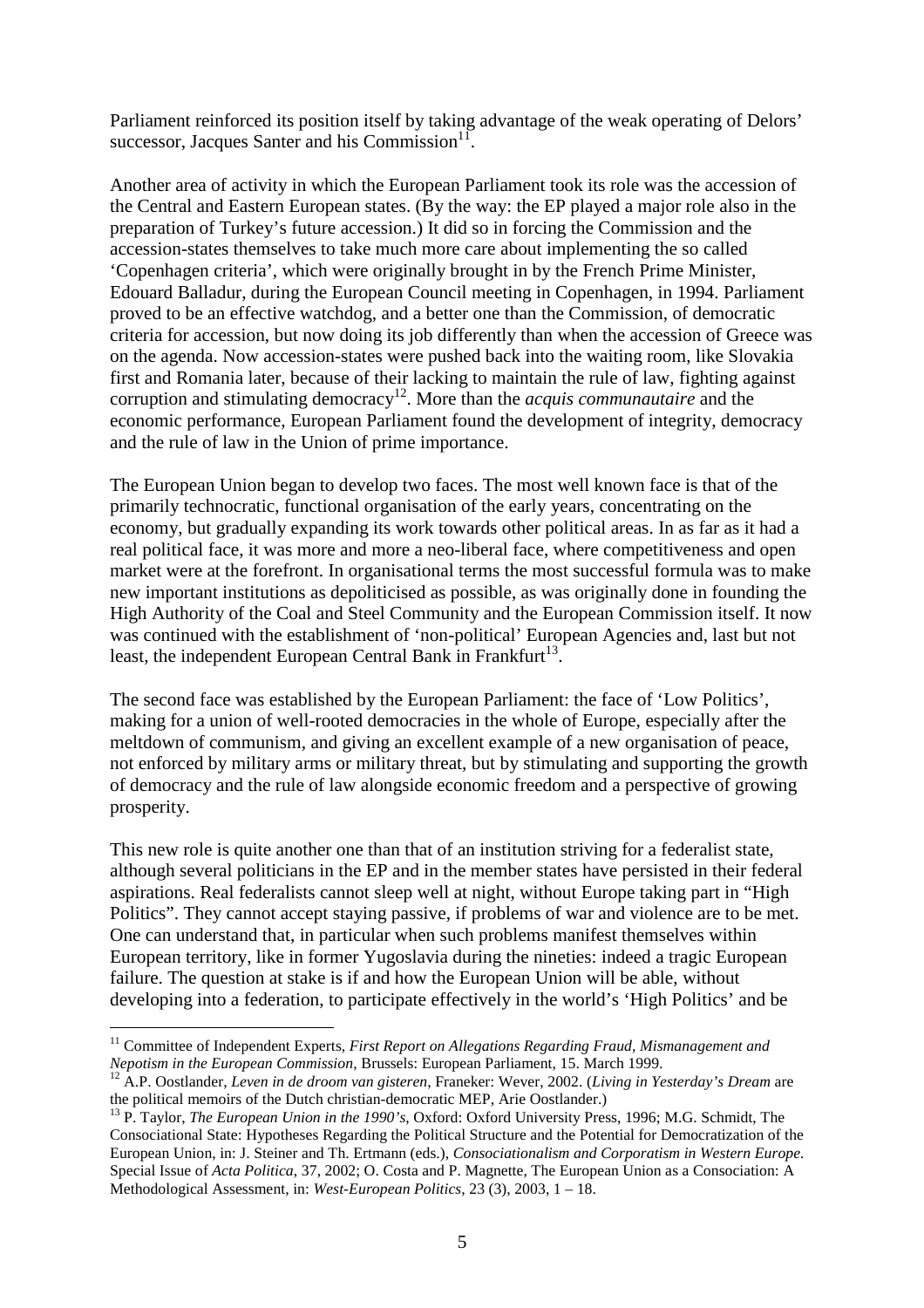taken seriously. But that is not a question for the European Parliament in the first place. This question has to be dealt with in the only institution that is able to render an answer: the European Council<sup>14</sup>.

The problem of this second face of Europe, as a successful organisation of peace through 'Low Politics', is that it isn't very spectacular, not very 'sexy'. Instead of weapons it has to make use of political intelligence, the capacity to negotiate and patience. Mass media are not very interested in this face of Europe, which is primarily the face of the European Parliament. What is the visible part of Europe, is the so-called 'Brussels bureaucracy' on the one hand, as if this bureaucracy were invented by the European institutions and not, as Moravcsik has pointed out, by the member states themselves. On the other hand there is the face of impotence of the European Union in the sphere of 'High Politics'.

### **[5] Comparing parliaments: complementary tasks.**

For time reasons I will not dwell upon the theoretical question, formulated by political scientists and lawyers, if the European Union is in fact already a state-like 'political system' or polity, or that it has fundamentally remained an intergovernmental organisation<sup>15</sup>. I agree with the German legal theoretician, Ingolf Pernice, and my compatriot, Leonard Besselink<sup>16</sup>, that the European constitutional system is not a 'multilevel system', in which the European institutions are of a higher level, with their autonomous capacities to make rules. We have to do with, what both call, a 'composite constitution', in which national institutions, parliaments in particular, are part and parcel of European decision-making processes, no more or less than the European institutions themselves. This means, that national parliaments have a role to play in formulating their judgement, *vis à vis* their own governments, on legislative concepts of the European Commission, before their ministers go to Brussels. This is already done by several national parliaments in the Union, including the ones of the United Kingdom and Denmark. National parliaments cannot be forced to limit themselves to questions of subsidiarity alone, as is suggested by the Constitutional Treaty and the Treaty of Lisbon.

If those are the facts, comparing national parliaments and the European Parliament gets the more relevant for our analysis. To that end, I will make use of my own small theory about the character of democratic parliaments. Every parliament is, according to that theory (which owes much to the work of the British political scientist Anthony  $\text{King}^{17}$ ) three social institutions in one: it is a political *arena*, it is an independent *institute* and it is a *marketplace* where social interests are dealt with.

Most national parliaments are dominated, at least until now, by the characteristics of the *arena*, where party conflicts play the key role and were members are divided between government supporters, mostly building a majority, and members belonging to the opposition. At the same time it is their stronghold. Effective policy making is only possible, if the

<sup>15</sup> An overview of the theoretical diversity in: *Nugent, Government and Politics of EU*, 545 – 577. Also: B.F. Nelsen and A. Stubb (eds.), *The European Union: Readings on the Theory and Practice of European Integration*, Basingstoke: Palgrave Macmillan, 2003. For a fine example of the intergovernmentalist approach: P. Magnette, *What is the European Union? Nature and Prospects*, Basingstoke: Palgrave Macmillan, 2003.

<sup>16</sup> L. Besselink, *A Composite European Constitution*, (Inaugural Adress University of Utrecht), Groningen: Europa Law Publishing, 2007; I. Pernice, Multilevel Constitutionalism and the Treaty of Amsterdam: European Constitutionmaking Revisited, in: *Common Market Law Review*, 36 (4), 1999, 703 – 750.

 $\overline{a}$ <sup>14</sup> J. Werts, *The European Council*, London: John Harper, 2008.

<sup>17</sup> A. King in: *Legislative Studies Quaterly* 1976; J.Th. J. van den Berg, *De Eerste Kamer, of: de zin van rivaliteit*, (Farewell Adress University of Leiden) Leiden, 2006.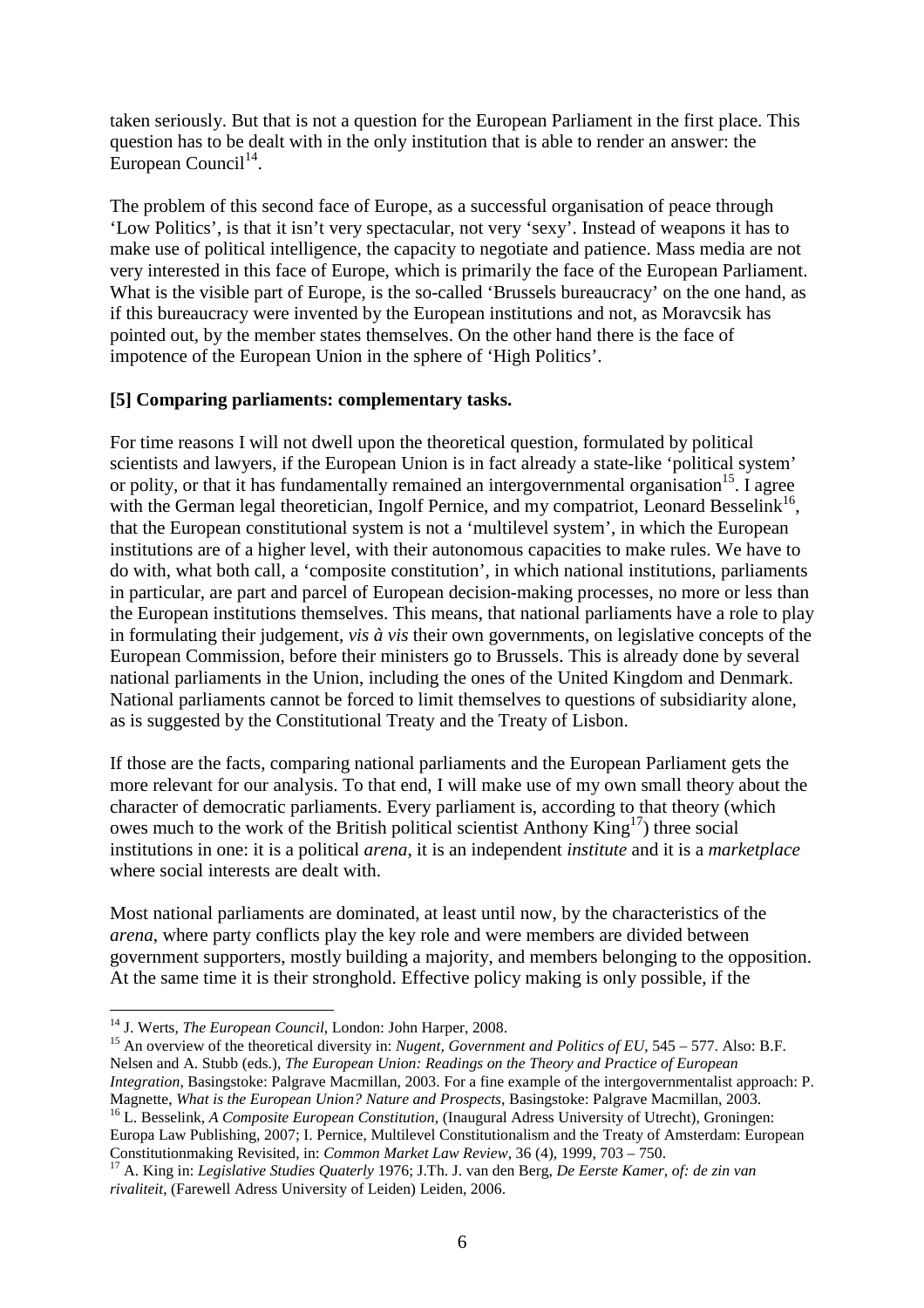government can be sure of a parliamentary majority, at least when important questions are concerned. National parliaments in Europe look with bad conscience to questions of pure interest representation, but in most cases they are effective *marketplaces* for all sorts of lobbies. The American Congress is the best example of a parliament with relatively weak party-loyalty, but high sensitivity for lobby-influence. National parliaments in Europe are relatively weak in representing the authority and influence of the parliamentary *institute* as such; loyalty to government or opposition is mostly too strong.

The European Parliament is no longer the integrationist action-group of the beginning, during the fifties. It has, as I have tried to explain, developed into a real parliamentary *institute*, in the sense that it is successfully participating in legislation, in investigating problems in Europe, and in trying to get hold of the Commission's activities. More problematic and part of the famous 'democratic deficit', are the opportunities to control the implementation and maintaining of European laws and policies. Those are mostly activities, decentralised to the member-states.

The main advantage of the EP is its independence from the executive and co-legislator, much more than in national parliaments, but apart from a motion of non-confidence against the Commission and the power to veto part of the legislation, it has no real 'threat potential'. The European Parliament is more of a busy *marketplace*, which is of real significance for its being well informed and its influence too. As a *market*-institution the EP is growing into a real competitor of national parliaments in the member-states $^{18}$ .

Its main weakness is the near absence of a real political *arena*, although there are several political groups in the EP. There is no majority for or against a government; besides, political groups are internally divided. For viewers from outside it is hard to understand what a debate is about and what really is at stake. That is, apart from the language problems which make lively debate not very easy.

Given these differences in character, there are repeatedly complaints about the democratic deficit in the European Union. Furthermore, politicians who really like their job, prefer national parliament to the EP: more seems at stake; there is more threat potential to be played with; there is more drama. All qualities, bound to the political arena, which fails in Brussels and Strasbourg. Often the conclusion is, that the European Parliament is not only depoliticised and dull, but also less politically important. This is, in my opinion, a misunderstanding.

If one is prepared to think in terms of the European Union as an composite constitution and not a multilevel one, national parliaments and the European Parliament not only have their own task in the European scene. There is reason to believe that both are able to be each others complement. The division of tasks between both kinds of parliaments is not a zero sum-game, but a question of each making its choices on an equal level and busy with the same main questions of European policy-making. Both kinds of parliament have to use their strengths to compensate for the weaknesses of the other. National parliaments are better arena's and are also more experienced and more equipped controllers. The European Parliament has shown outspoken quality in legislation. Both should further develop their investigative qualities.

The European Parliament's almost exclusive stronghold is its capacity, and its opportunity at the same time, to investigate, analyse and judge the state of democracy in the 27 member-

<sup>18</sup> J. Greenwood, *Interest Representation in the European Union*, Basingstoke: Macmillan, 2003.